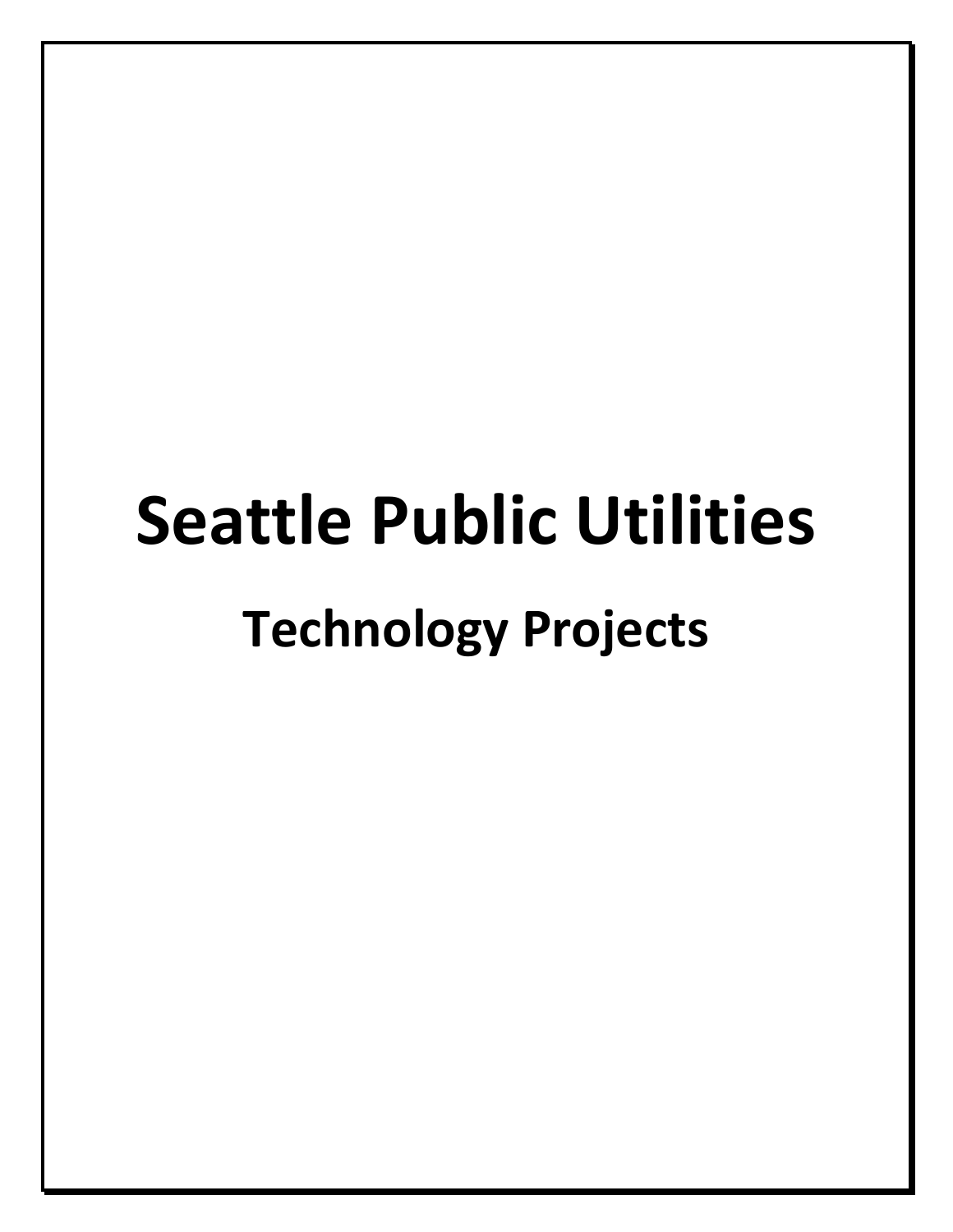| <b>BCL/Program Name/</b>                            |                              |        |        |        |        |                          |        |        |              |
|-----------------------------------------------------|------------------------------|--------|--------|--------|--------|--------------------------|--------|--------|--------------|
| <b>Project Title &amp; ID</b>                       | <b>LTD</b><br><b>Actuals</b> | 2013   | 2014   | 2015   | 2016   | 2017                     | 2018   | 2019   | <b>Total</b> |
| <b>Technology</b>                                   |                              |        |        |        |        | <b>BCL/Program Code:</b> |        |        | <b>C510B</b> |
| Asset Information<br>Management (C5407)             | 7,278                        | 4,620  | 2.460  | 2,258  | 2,344  | 2,358                    | 2.415  | 2,000  | 25,732       |
| Customer Contact & Billing<br>(C5402)               | 1,483                        | 14,982 | 11,445 | 9,881  | 3,404  | 3,552                    | 3,369  | 1,250  | 49,366       |
| <b>Enterprise Information</b><br>Management (C5403) | 143                          | 1,171  | 2,126  | 2,365  | 2,550  | 1,100                    | 1,350  | 2,600  | 13,405       |
| IT Infrastructure (C5404)                           | 3,526                        | 2,507  | 3,109  | 2,250  | 3,100  | 1,950                    | 3,700  | 2,200  | 22,343       |
| Project Delivery &<br>Performance (C5405)           | 5,015                        | 3,549  | 3,359  | 5,106  | 4,050  | 4,750                    | 2,649  | 2,300  | 30,778       |
| Science & System<br>Performance (C5406)             | 1,155                        | 945    | 1,423  | 2,342  | 2,341  | 2,061                    | 2,498  | 1,000  | 13,765       |
| <b>Technology</b>                                   | 18,600                       | 27,774 | 23,922 | 24,202 | 17,790 | 15,770                   | 15,980 | 11,350 | 155,388      |
| <b>Department Total*:</b>                           | 18,600                       | 27,774 | 23,922 | 24,202 | 17,790 | 15,770                   | 15,980 | 11,350 | 155,388      |

## **Project Summary**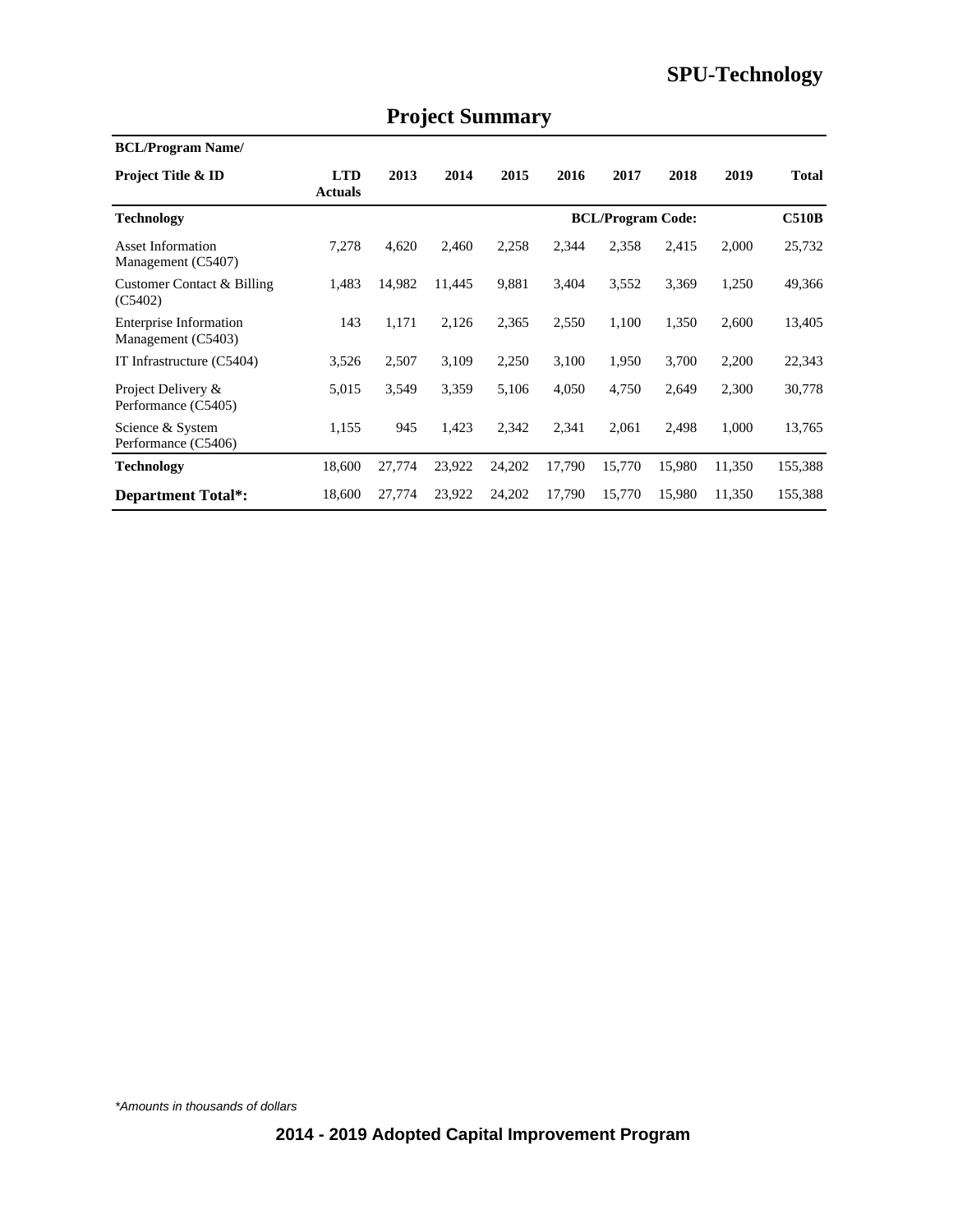| <b>Fund Name &amp; Code</b>             | <b>LTD</b><br><b>Actuals</b> | 2013   | 2014   | 2015   | 2016   | 2017   | 2018   | 2019   | <b>Total</b> |
|-----------------------------------------|------------------------------|--------|--------|--------|--------|--------|--------|--------|--------------|
| Drainage and Wastewater<br>Fund (44010) | 7.341                        | 10.559 | 9.196  | 8.929  | 6.884  | 6.149  | 6.443  | 4.778  | 60,280       |
| Solid Waste Fund (45010)                | 2.656                        | 6.248  | 5.337  | 5.269  | 3,122  | 2.443  | 2.352  | 1.482  | 28,910       |
| Water Fund (43000)                      | 8.603                        | 10.966 | 9.389  | 10.004 | 7.783  | 7.178  | 7.185  | 5.090  | 66,199       |
| <b>Department Total*:</b>               | 18.600                       | 27,774 | 23.922 | 24,202 | 17.790 | 15.770 | 15.980 | 11.350 | 155,388      |

### **Fund Summary**

\*Amounts in thousands of dollars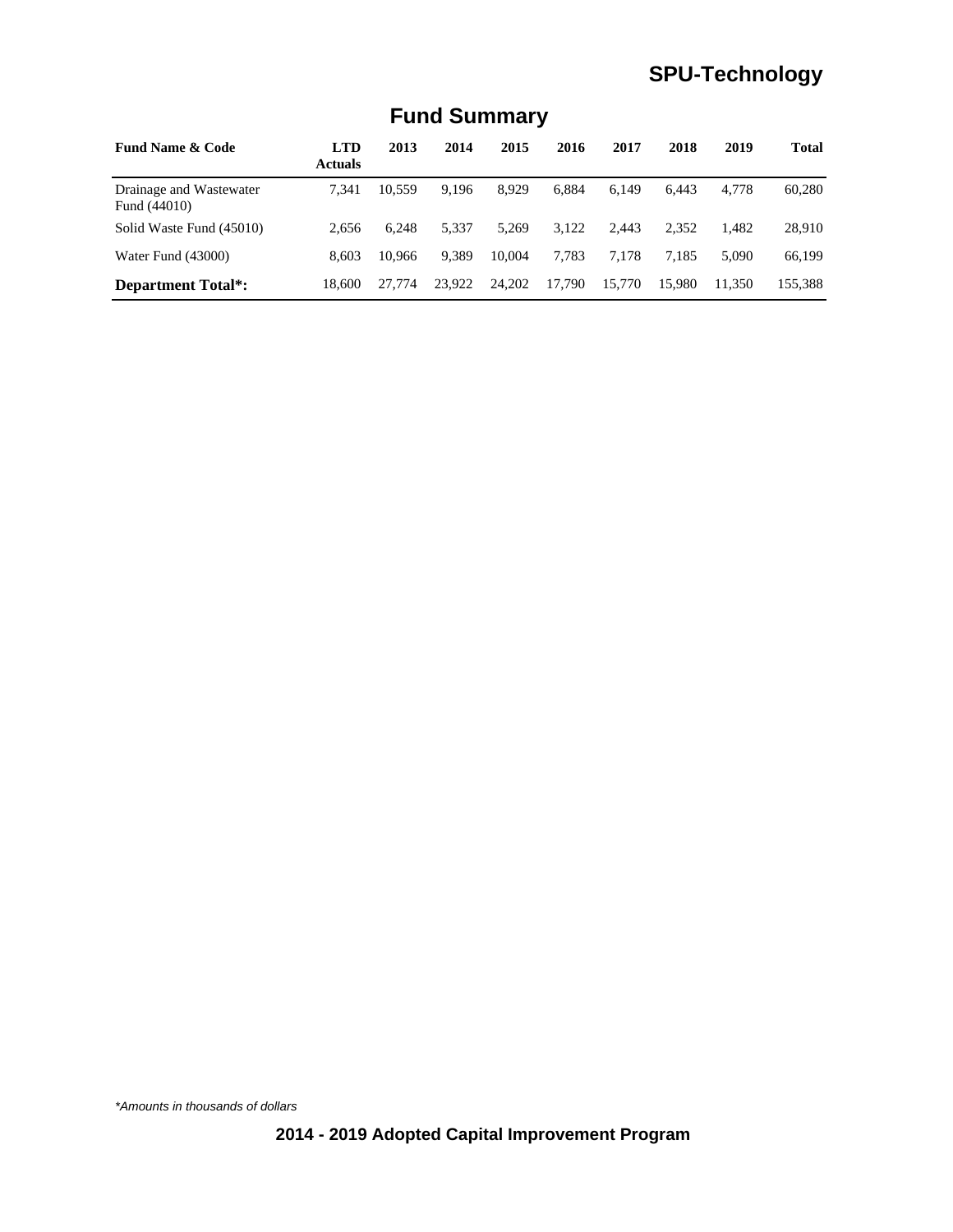#### **Asset Information Management**

| <b>BCL/Program Name:</b>      | Technology                     | <b>BCL/Program Code:</b>     | C510B                      |
|-------------------------------|--------------------------------|------------------------------|----------------------------|
| <b>Project Type:</b>          | New Investment                 | <b>Start Date:</b>           | ONGOING                    |
| <b>Project ID:</b>            | C <sub>5407</sub>              | <b>End Date:</b>             | ONGOING                    |
| Location:                     | N/A                            |                              |                            |
| <b>Neighborhood Plan:</b>     | Not in a Neighborhood Plan     | Neighborhood Plan<br>Matrix: | N/A                        |
| <b>Neighborhood District:</b> | Not in a Neighborhood District | <b>Urban Village:</b>        | Not in an Urban<br>Village |

This ongoing program provides applications, upgrades and data management tools in support of SPU's work and asset management programs. Several new and updated technology solutions designed to enhance the efficiency and effectiveness of drinking water, sewer, drainage, and solid waste operations are planned. These include the development of an Asset Data Register in support of performance analytics, and dispatch and emergency response systems. Other related, but as yet undetermined projects will be undertaken to further enhance safety and improve responsiveness of SPU's utility operations.

|                                        | <b>LTD</b><br><b>Actuals</b> | 2013<br>Rev | 2014  | 2015  | 2016  | 2017  | 2018  | 2019  | <b>Total</b> |
|----------------------------------------|------------------------------|-------------|-------|-------|-------|-------|-------|-------|--------------|
| <b>Revenue Sources</b>                 |                              |             |       |       |       |       |       |       |              |
| <b>Water Rates</b>                     | 3,725                        | 2,188       | 1,060 | 1,048 | 1,048 | 1,093 | 1,120 | 910   | 12,192       |
| Drainage and Wastewater<br>Rates       | 2,477                        | 1,802       | 945   | 847   | 934   | 886   | 905   | 865   | 9,660        |
| <b>Solid Waste Rates</b>               | 1,076                        | 630         | 455   | 364   | 363   | 379   | 389   | 225   | 3,880        |
| <b>Total:</b>                          | 7,278                        | 4,620       | 2,460 | 2,258 | 2,344 | 2,358 | 2,415 | 2,000 | 25,732       |
| <b>Fund Appropriations/Allocations</b> |                              |             |       |       |       |       |       |       |              |
| <b>Water Fund</b>                      | 3,725                        | 2,188       | 1,060 | 1,048 | 1,048 | 1,093 | 1,120 | 910   | 12,192       |
| Drainage and Wastewater<br>Fund        | 2,477                        | 1,802       | 945   | 847   | 934   | 886   | 905   | 865   | 9,660        |
| Solid Waste Fund                       | 1,076                        | 630         | 455   | 364   | 363   | 379   | 389   | 225   | 3,880        |
| Total*:                                | 7,278                        | 4,620       | 2,460 | 2,258 | 2,344 | 2,358 | 2,415 | 2,000 | 25,732       |
| $\overline{O}$ & M Costs (Savings)     |                              |             | 262   | 262   | 262   | 262   | 262   | 262   | 1,574        |
| <b>Spending Plan by Fund</b>           |                              |             |       |       |       |       |       |       |              |
| <b>Water Fund</b>                      |                              | 2,060       | 1,060 | 1,048 | 1,048 | 1,093 | 1,120 | 910   | 8,338        |
| Drainage and Wastewater<br>Fund        |                              | 1,390       | 945   | 847   | 934   | 886   | 905   | 865   | 6,771        |
| Solid Waste Fund                       |                              | 622         | 455   | 364   | 363   | 379   | 389   | 225   | 2,797        |
| Total:                                 |                              | 4,071       | 2,460 | 2,258 | 2,344 | 2,358 | 2,415 | 2,000 | 17,906       |

*\*This detail is for information only. Funds are appropriated in the budget at the Budget Control Level. Amounts are in thousands of dollars.*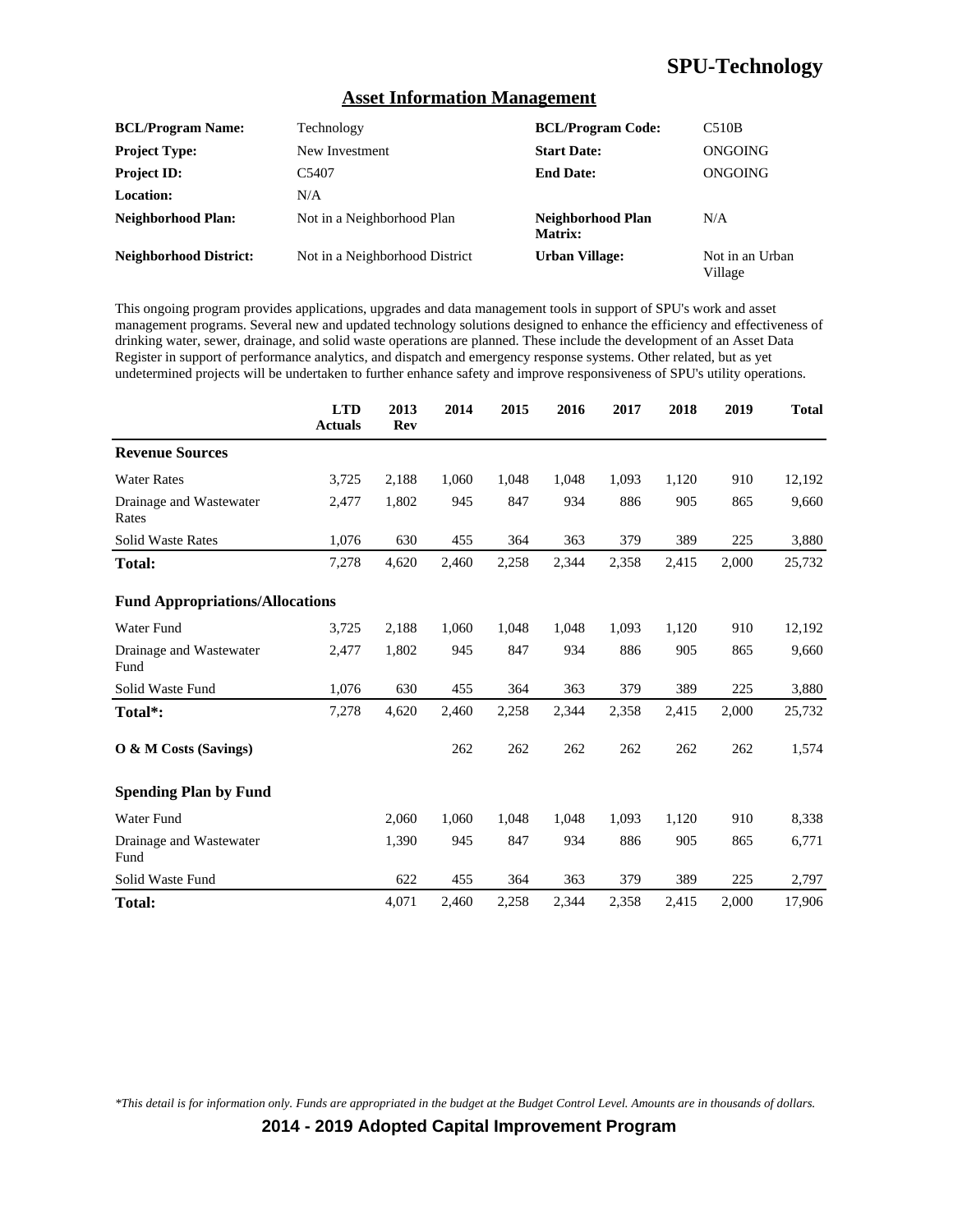#### **Customer Contact & Billing**

| <b>BCL/Program Name:</b>      | Technology                     | <b>BCL/Program Code:</b>     | C510B                      |
|-------------------------------|--------------------------------|------------------------------|----------------------------|
| <b>Project Type:</b>          | New Investment                 | <b>Start Date:</b>           | ONGOING                    |
| <b>Project ID:</b>            | C <sub>5402</sub>              | <b>End Date:</b>             | ONGOING                    |
| Location:                     | N/A                            |                              |                            |
| Neighborhood Plan:            | Not in a Neighborhood Plan     | Neighborhood Plan<br>Matrix: | N/A                        |
| <b>Neighborhood District:</b> | Not in a Neighborhood District | <b>Urban Village:</b>        | Not in an Urban<br>Village |

This program will provide technology solutions and business application upgrades in support of SPU's Customer Contact Center and activities carried out by the Customer Service Branch. Planned projects include, but are not limited to, a replacement of the Consolidated Customer Service System and new technology solutions for enhanced customer contact management. This program is intended to enhance customer service, customer contact, and ensure accurate Utility billing.

|                                        | <b>LTD</b><br><b>Actuals</b> | 2013<br>Rev | 2014   | 2015  | 2016  | 2017  | 2018  | 2019  | <b>Total</b> |
|----------------------------------------|------------------------------|-------------|--------|-------|-------|-------|-------|-------|--------------|
| <b>Revenue Sources</b>                 |                              |             |        |       |       |       |       |       |              |
| <b>Water Rates</b>                     | 663                          | 5,423       | 4,214  | 3,782 | 1,579 | 1,648 | 1,689 | 550   | 19,549       |
| Drainage and Wastewater<br>Rates       | 590                          | 5,130       | 3,848  | 3,414 | 1,276 | 1,332 | 1,230 | 513   | 17,333       |
| <b>Solid Waste Rates</b>               | 230                          | 4,429       | 3,382  | 2,685 | 548   | 572   | 450   | 188   | 12,484       |
| Total:                                 | 1,483                        | 14,982      | 11,445 | 9,881 | 3,404 | 3,552 | 3,369 | 1,250 | 49,366       |
| <b>Fund Appropriations/Allocations</b> |                              |             |        |       |       |       |       |       |              |
| <b>Water Fund</b>                      | 663                          | 5,423       | 4,214  | 3,782 | 1,579 | 1,648 | 1,689 | 550   | 19,549       |
| Drainage and Wastewater<br>Fund        | 590                          | 5,130       | 3,848  | 3,414 | 1,276 | 1.332 | 1,230 | 513   | 17,333       |
| Solid Waste Fund                       | 230                          | 4,429       | 3,382  | 2,685 | 548   | 572   | 450   | 188   | 12,484       |
| Total*:                                | 1,483                        | 14,982      | 11,445 | 9,881 | 3,404 | 3,552 | 3,369 | 1,250 | 49,366       |
| O & M Costs (Savings)                  |                              |             | 494    | 494   | 494   | 494   | 494   | 494   | 2,962        |
| <b>Spending Plan by Fund</b>           |                              |             |        |       |       |       |       |       |              |
| <b>Water Fund</b>                      |                              | 2,449       | 4,214  | 3,782 | 1,579 | 1,648 | 1,689 | 550   | 15,912       |
| Drainage and Wastewater<br>Fund        |                              | 2,317       | 3,848  | 3,414 | 1,276 | 1,332 | 1,230 | 513   | 13,930       |
| Solid Waste Fund                       |                              | 1,909       | 3,382  | 2,685 | 548   | 572   | 450   | 188   | 9,734        |
| <b>Total:</b>                          |                              | 6,676       | 11,445 | 9,881 | 3,404 | 3,552 | 3,369 | 1,250 | 39,576       |

*\*This detail is for information only. Funds are appropriated in the budget at the Budget Control Level. Amounts are in thousands of dollars.*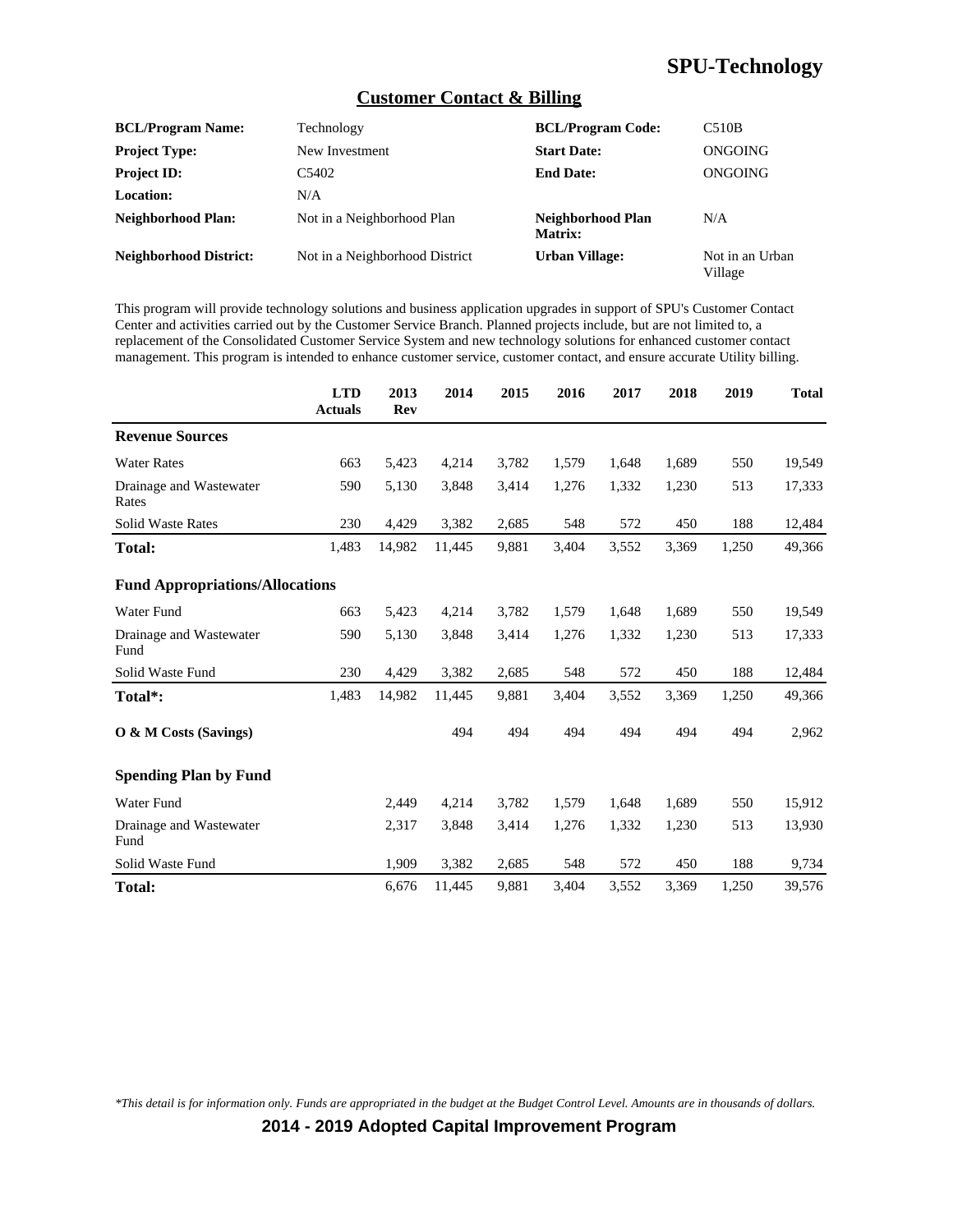#### **Enterprise Information Management**

| <b>BCL/Program Name:</b>      | Technology                     | <b>BCL/Program Code:</b>     | C510B                      |
|-------------------------------|--------------------------------|------------------------------|----------------------------|
| <b>Project Type:</b>          | New Investment                 | <b>Start Date:</b>           | ONGOING                    |
| <b>Project ID:</b>            | C <sub>5403</sub>              | <b>End Date:</b>             | ONGOING                    |
| Location:                     | N/A                            |                              |                            |
| <b>Neighborhood Plan:</b>     | Not in a Neighborhood Plan     | Neighborhood Plan<br>Matrix: | N/A                        |
| <b>Neighborhood District:</b> | Not in a Neighborhood District | <b>Urban Village:</b>        | Not in an Urban<br>Village |

This program will provide integrated technology solutions in support of the management of SPU's corporate knowledge, including data, information, documents, and web content. Typical improvements may include, but are not limited to, replacement of shared file storage, new online collaboration tools, introduction of workflow, tracking & reporting applications, web content management systems, and an enterprise document management solution. This program enhances SPU's ability to retrieve, share, distribute and manage corporate information.

|                                        | <b>LTD</b><br><b>Actuals</b> | 2013<br>Rev | 2014  | 2015  | 2016  | 2017  | 2018  | 2019  | <b>Total</b> |
|----------------------------------------|------------------------------|-------------|-------|-------|-------|-------|-------|-------|--------------|
| <b>Revenue Sources</b>                 |                              |             |       |       |       |       |       |       |              |
| <b>Water Rates</b>                     | 66                           | 525         | 940   | 1,043 | 1,123 | 484   | 598   | 1,150 | 5,929        |
| Drainage and Wastewater<br>Rates       | 54                           | 464         | 864   | 965   | 1,044 | 451   | 548   | 1,056 | 5,445        |
| <b>Solid Waste Rates</b>               | 23                           | 182         | 322   | 357   | 383   | 165   | 205   | 394   | 2,031        |
| <b>Total:</b>                          | 143                          | 1,171       | 2,126 | 2,365 | 2,550 | 1,100 | 1,350 | 2,600 | 13,405       |
| <b>Fund Appropriations/Allocations</b> |                              |             |       |       |       |       |       |       |              |
| <b>Water Fund</b>                      | 66                           | 525         | 940   | 1,043 | 1,123 | 484   | 598   | 1,150 | 5,929        |
| Drainage and Wastewater<br>Fund        | 54                           | 464         | 864   | 965   | 1,044 | 451   | 548   | 1,056 | 5,445        |
| Solid Waste Fund                       | 23                           | 182         | 322   | 357   | 383   | 165   | 205   | 394   | 2,031        |
| Total*:                                | 143                          | 1,171       | 2,126 | 2,365 | 2,550 | 1,100 | 1,350 | 2,600 | 13,405       |
| $\overline{O}$ & M Costs (Savings)     |                              |             | 134   | 134   | 134   | 134   | 134   | 134   | 804          |
| <b>Spending Plan by Fund</b>           |                              |             |       |       |       |       |       |       |              |
| <b>Water Fund</b>                      |                              | 649         | 940   | 1,043 | 1,123 | 484   | 598   | 1,150 | 5,986        |
| Drainage and Wastewater<br>Fund        |                              | 578         | 864   | 965   | 1,044 | 451   | 548   | 1,056 | 5,505        |
| Solid Waste Fund                       |                              | 218         | 322   | 357   | 383   | 165   | 205   | 394   | 2,044        |
| Total:                                 |                              | 1,444       | 2,126 | 2,365 | 2,550 | 1,100 | 1,350 | 2,600 | 13,535       |

*\*This detail is for information only. Funds are appropriated in the budget at the Budget Control Level. Amounts are in thousands of dollars.*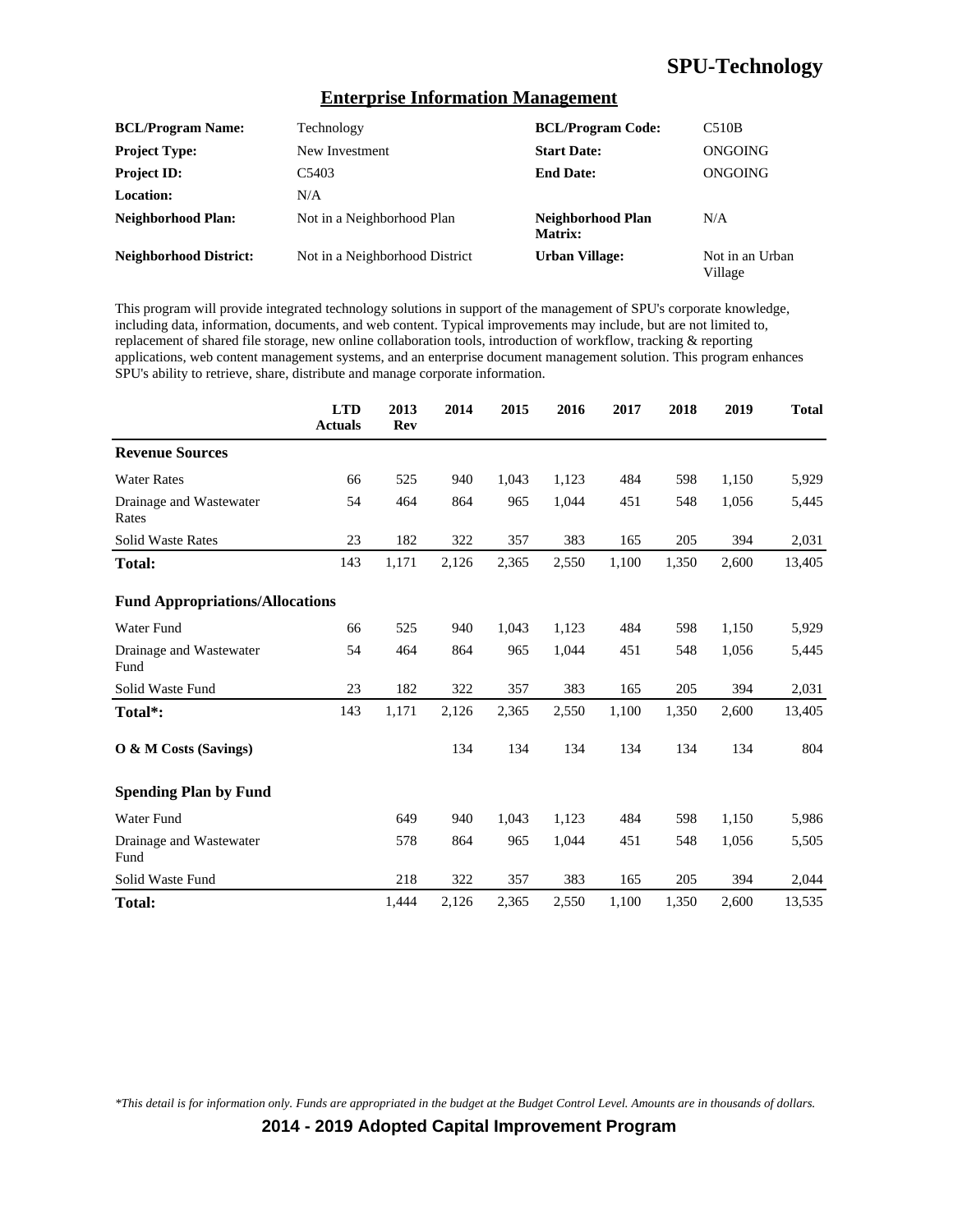#### **IT Infrastructure**

| <b>BCL/Program Name:</b>      | Technology                     | <b>BCL/Program Code:</b>     | C510B                      |
|-------------------------------|--------------------------------|------------------------------|----------------------------|
| <b>Project Type:</b>          | New Investment                 | <b>Start Date:</b>           | ONGOING                    |
| <b>Project ID:</b>            | C <sub>5404</sub>              | <b>End Date:</b>             | ONGOING                    |
| Location:                     | N/A                            |                              |                            |
| <b>Neighborhood Plan:</b>     | Not in a Neighborhood Plan     | Neighborhood Plan<br>Matrix: | N/A                        |
| <b>Neighborhood District:</b> | Not in a Neighborhood District | <b>Urban Village:</b>        | Not in an Urban<br>Village |

This ongoing IT asset management program ensures the availability, reliability, and security of SPU's corporate computing infrastructure. The program acquires and maintains SPU-owned and managed servers, local networks, shared storage and backup systems, operating software, and communications infrastructure.

|                                        | <b>LTD</b><br><b>Actuals</b> | 2013<br><b>Rev</b> | 2014  | 2015  | 2016  | 2017  | 2018  | 2019  | <b>Total</b> |
|----------------------------------------|------------------------------|--------------------|-------|-------|-------|-------|-------|-------|--------------|
| <b>Revenue Sources</b>                 |                              |                    |       |       |       |       |       |       |              |
| <b>Water Rates</b>                     | 1,630                        | 1,215              | 1,369 | 990   | 1,364 | 858   | 1,628 | 968   | 10,022       |
| Drainage and Wastewater<br>Rates       | 1,444                        | 913                | 1,276 | 923   | 1,271 | 800   | 1,517 | 902   | 9,045        |
| Solid Waste Rates                      | 452                          | 379                | 464   | 338   | 465   | 293   | 555   | 330   | 3,275        |
| <b>Total:</b>                          | 3,526                        | 2,507              | 3,109 | 2,250 | 3,100 | 1,950 | 3,700 | 2,200 | 22,343       |
| <b>Fund Appropriations/Allocations</b> |                              |                    |       |       |       |       |       |       |              |
| <b>Water Fund</b>                      | 1,630                        | 1,215              | 1,369 | 990   | 1,364 | 858   | 1,628 | 968   | 10,022       |
| Drainage and Wastewater<br>Fund        | 1,444                        | 913                | 1,276 | 923   | 1,271 | 800   | 1,517 | 902   | 9,045        |
| Solid Waste Fund                       | 452                          | 379                | 464   | 338   | 465   | 293   | 555   | 330   | 3,275        |
| Total*:                                | 3,526                        | 2,507              | 3,109 | 2,250 | 3,100 | 1,950 | 3,700 | 2,200 | 22,343       |
| O & M Costs (Savings)                  |                              |                    | 223   | 223   | 223   | 223   | 223   | 223   | 1,341        |
| <b>Spending Plan by Fund</b>           |                              |                    |       |       |       |       |       |       |              |
| <b>Water Fund</b>                      |                              | 1,209              | 1,369 | 990   | 1,364 | 858   | 1,628 | 968   | 8,387        |
| Drainage and Wastewater<br>Fund        |                              | 1,007              | 1,276 | 923   | 1,271 | 800   | 1,517 | 902   | 7,695        |
| Solid Waste Fund                       |                              | 284                | 464   | 338   | 465   | 293   | 555   | 330   | 2,728        |
| Total:                                 |                              | 2,500              | 3,109 | 2,250 | 3,100 | 1,950 | 3,700 | 2,200 | 18,809       |

*\*This detail is for information only. Funds are appropriated in the budget at the Budget Control Level. Amounts are in thousands of dollars.*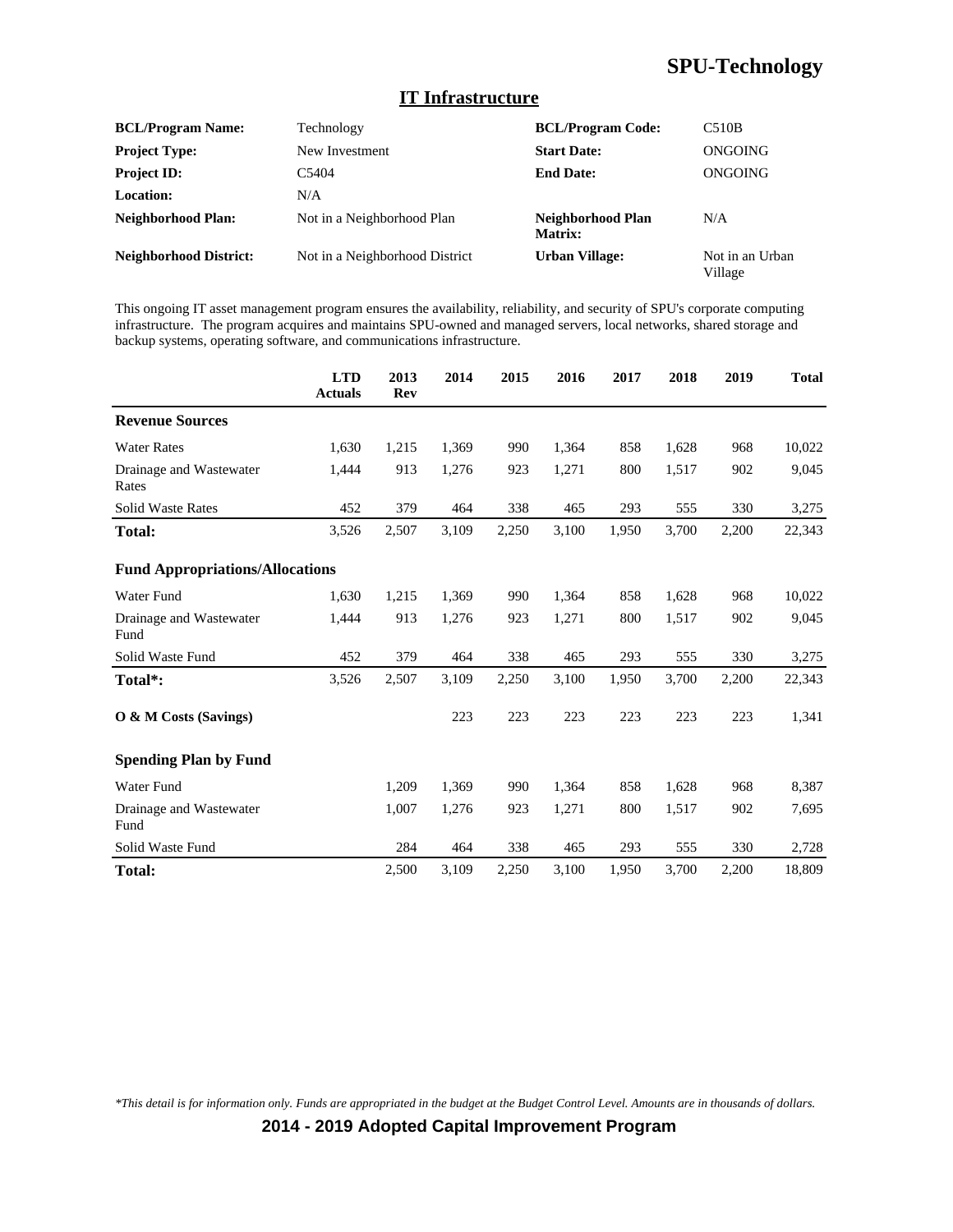#### **Project Delivery & Performance**

| <b>BCL/Program Name:</b>      | Technology                     | <b>BCL/Program Code:</b>     | C510B                      |
|-------------------------------|--------------------------------|------------------------------|----------------------------|
| <b>Project Type:</b>          | New Investment                 | <b>Start Date:</b>           | ONGOING                    |
| <b>Project ID:</b>            | C <sub>5405</sub>              | <b>End Date:</b>             | ONGOING                    |
| Location:                     | N/A                            |                              |                            |
| Neighborhood Plan:            | Not in a Neighborhood Plan     | Neighborhood Plan<br>Matrix: | N/A                        |
| <b>Neighborhood District:</b> | Not in a Neighborhood District | <b>Urban Village:</b>        | Not in an Urban<br>Village |

This ongoing program provides technology applications and application upgrades in support of improvements to project delivery and performance. Planned projects include continued development of an Enterprise Project Management System, replacement of the Engineering Support Contract Payments system, and SPU's share of costs for the City's central financial system upgrades. Future projects may include development of new Enterprise Resource Planning systems such as HR provisioning and financial reporting. This program will result in an improved ability to plan and deliver projects on schedule and within budget.

|                                        | <b>LTD</b><br><b>Actuals</b> | 2013<br>Rev | 2014  | 2015  | 2016  | 2017  | 2018  | 2019  | <b>Total</b> |
|----------------------------------------|------------------------------|-------------|-------|-------|-------|-------|-------|-------|--------------|
| <b>Revenue Sources</b>                 |                              |             |       |       |       |       |       |       |              |
| <b>Water Rates</b>                     | 2,444                        | 1,615       | 1,533 | 2,261 | 1,789 | 2,095 | 1,229 | 1,012 | 13,979       |
| Drainage and Wastewater<br>Rates       | 1,783                        | 1,375       | 1,294 | 2,069 | 1,648 | 1,939 | 993   | 943   | 12,043       |
| <b>Solid Waste Rates</b>               | 788                          | 559         | 533   | 776   | 613   | 716   | 426   | 345   | 4,757        |
| <b>Total:</b>                          | 5,015                        | 3,549       | 3,359 | 5,106 | 4,050 | 4,750 | 2,649 | 2,300 | 30,778       |
| <b>Fund Appropriations/Allocations</b> |                              |             |       |       |       |       |       |       |              |
| <b>Water Fund</b>                      | 2,444                        | 1,615       | 1,533 | 2,261 | 1,789 | 2,095 | 1,229 | 1,012 | 13,979       |
| Drainage and Wastewater<br>Fund        | 1,783                        | 1,375       | 1,294 | 2.069 | 1,648 | 1,939 | 993   | 943   | 12,043       |
| Solid Waste Fund                       | 788                          | 559         | 533   | 776   | 613   | 716   | 426   | 345   | 4,757        |
| Total*:                                | 5,015                        | 3,549       | 3,359 | 5,106 | 4,050 | 4,750 | 2,649 | 2,300 | 30,778       |
| O & M Costs (Savings)                  |                              |             | 308   | 308   | 308   | 308   | 308   | 308   | 1,847        |
| <b>Spending Plan by Fund</b>           |                              |             |       |       |       |       |       |       |              |
| <b>Water Fund</b>                      |                              | 2,107       | 1,533 | 2,261 | 1,789 | 2,095 | 1,229 | 1,012 | 12,027       |
| Drainage and Wastewater<br>Fund        |                              | 1,805       | 1,294 | 2,069 | 1,648 | 1,939 | 993   | 943   | 10,690       |
| Solid Waste Fund                       |                              | 721         | 533   | 776   | 613   | 716   | 426   | 345   | 4,131        |
| <b>Total:</b>                          |                              | 4,634       | 3,359 | 5,106 | 4,050 | 4,750 | 2,649 | 2,300 | 26,848       |

*\*This detail is for information only. Funds are appropriated in the budget at the Budget Control Level. Amounts are in thousands of dollars.*